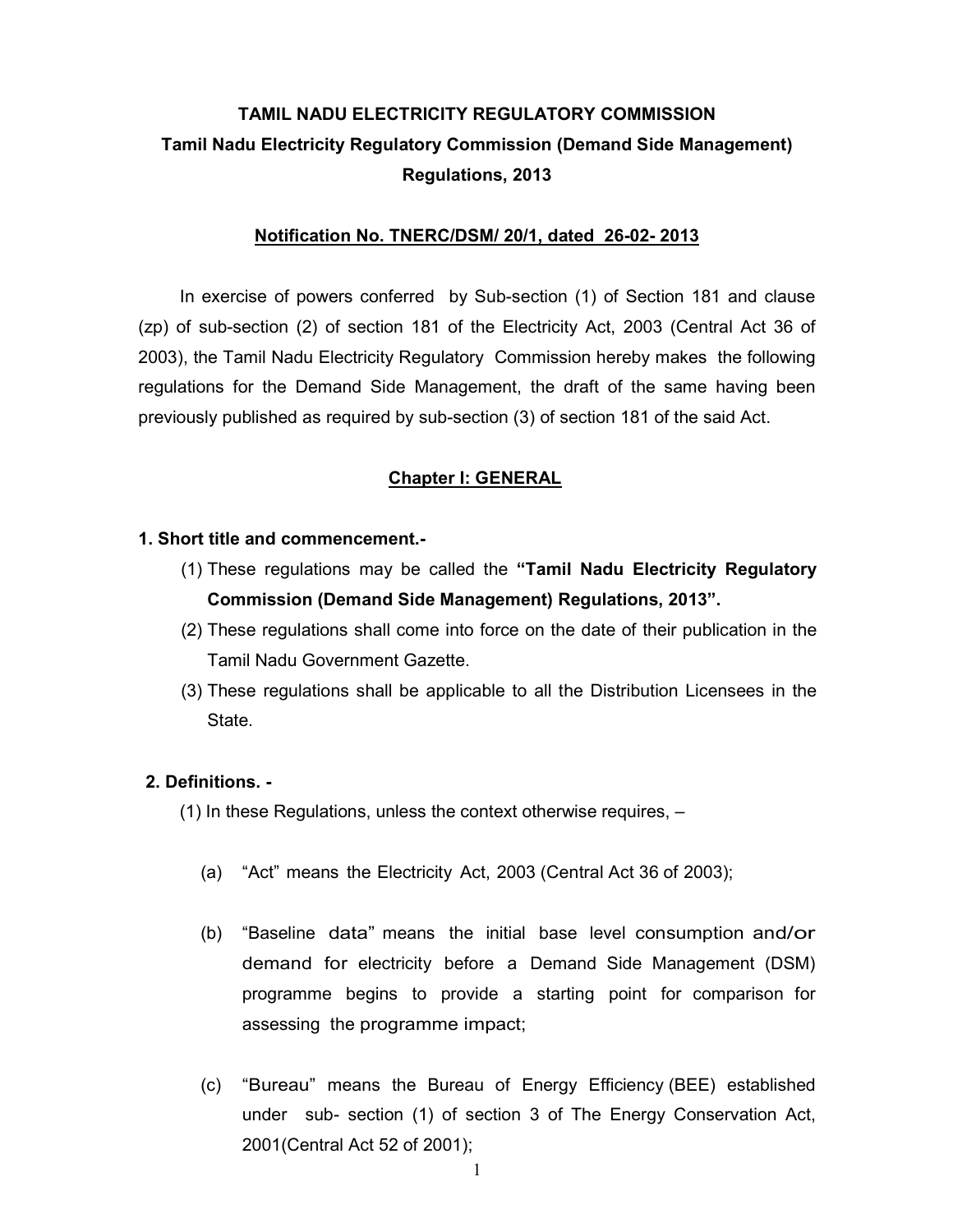- (d) "Commission" means the Tamil Nadu Electricity Regulatory Commission;
- (e) "Cost Effectiveness Index" means an indicator of the attractiveness of any investment in DSM programme or when compared to the costs of energy produced and delivered in the absence of such an investment;
- (f) "Demand Side Management" means the actions of a Distribution Licensee, beyond the consumer's meter, with the objective of altering the end-use of electricity - whether it is to increase demand, decrease it, shift it between high and low peak periods, or manage it when there are intermittent load demands - in the overall interests of reducing Distribution Licensee's costs;
- (g) "DSM Resource Acquisition" means a mechanism to implement DSM projects through consumers, Energy Service Companies, Non-Government Organisations, manufacturers/suppliers of electrical equipment and instruments, or other private sector organizations, with payment made to them by the Distribution Licensee for the resultant energy and load reductions;
- (h) "Energy Services Company" means a company which is in the business of providing energy efficient and load management equipment or services to end-use consumers and is approved by Bureau;
- (i) "Evaluation, Measurement and Verification (EM&V)" means activities which evaluate, measure and verify performance or other aspects of DSM or energy efficiency programs or their market environment; and
- (j) "Monitoring and Reporting" means activities which monitor and evaluate the progress of DSM or energy efficiency programs of the Distribution Licensee.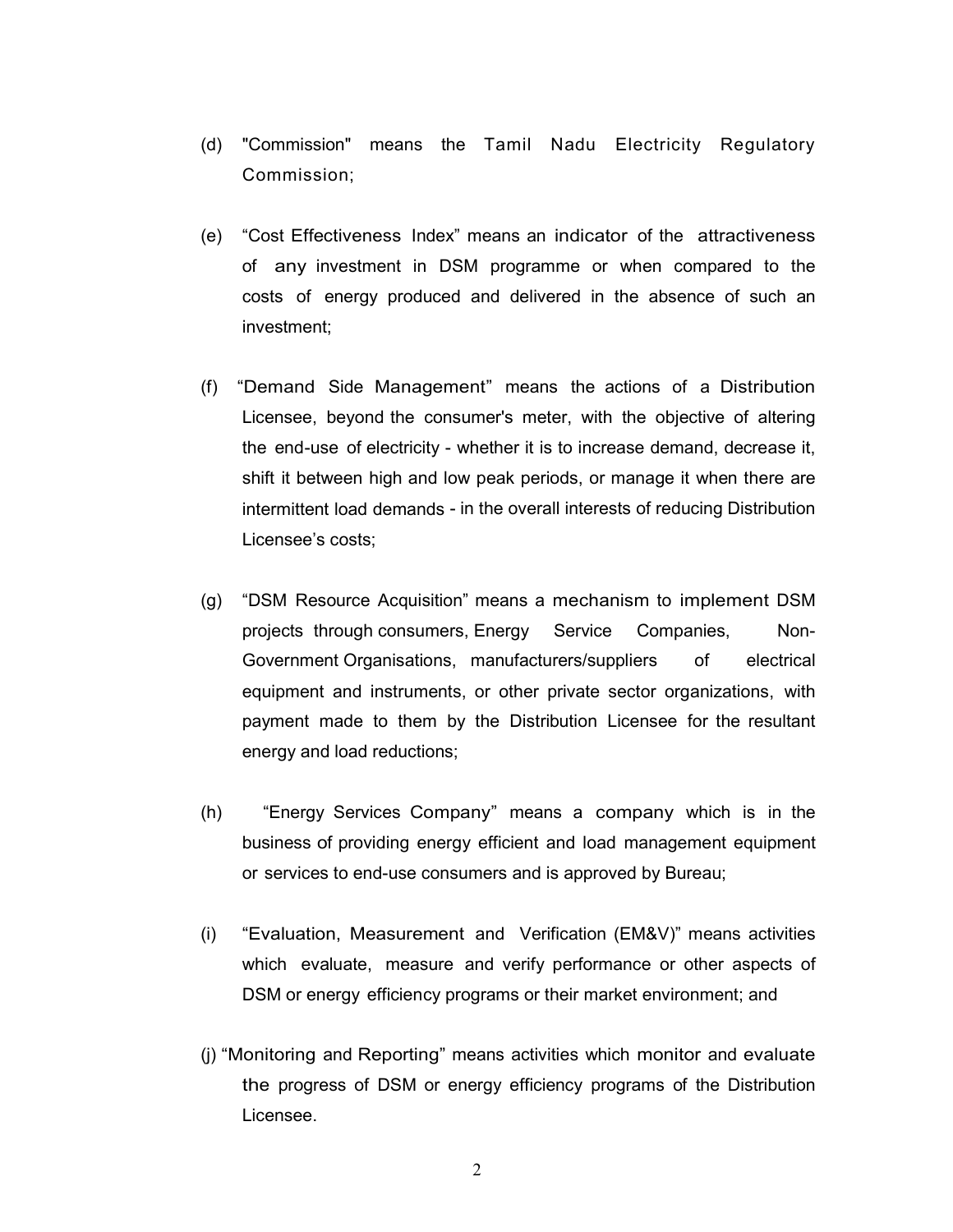# Chapter II: DSM OBJECTIVES, TARGETS AND GUIDELINES

# 3. DSM Objectives, benefits and types. -

- (1) The objective of DSM is to control, reduce and influence electricity demand, reducing fixed cost, promoting the usage of efficient equipments, reduction of fossil fuel dependence, reduction of energy consumption, cost benefit for the consumers and the electricity sector by implementation of suitable policies and measures;
- (2) Implementation of DSM leads to (i) reduction of energy consumption and peak demand, (ii) avoidance or postponement of generation, transmission and distribution network extension, (iii) drop in primary energy consumption and consequential reduction in greenhouse gas emissions, (iv) the economical and efficient use of resources which results in lowering the overall cost of electricity, (v) provision of win/win solutions with positive impacts for all the stakeholders involved;
- (3) DSM measures improve the consumers' level of information about the rational use of electricity and provide incentives to the use of more efficient equipments and the measures that influence the behaviour of consumption.

#### 4. Basic Principles. -

- (1) Every Distribution Licensee shall make DSM an integral part of their day-today operations, and undertake planning, designing and implementation of appropriate DSM programmes on a sustained basis;
- (2) The DSM related activity or programmes undertaken by the Distribution Licensee shall.-
	- (a) need to be cost effective for the consumers of the Distribution Licensees as well as to the Distribution Licensees themselves;
	- (b) protect the interest of consumers and be implemented in an equitable manner;
	- (c) result in overall tariff reductions for all the consumers of the licensee.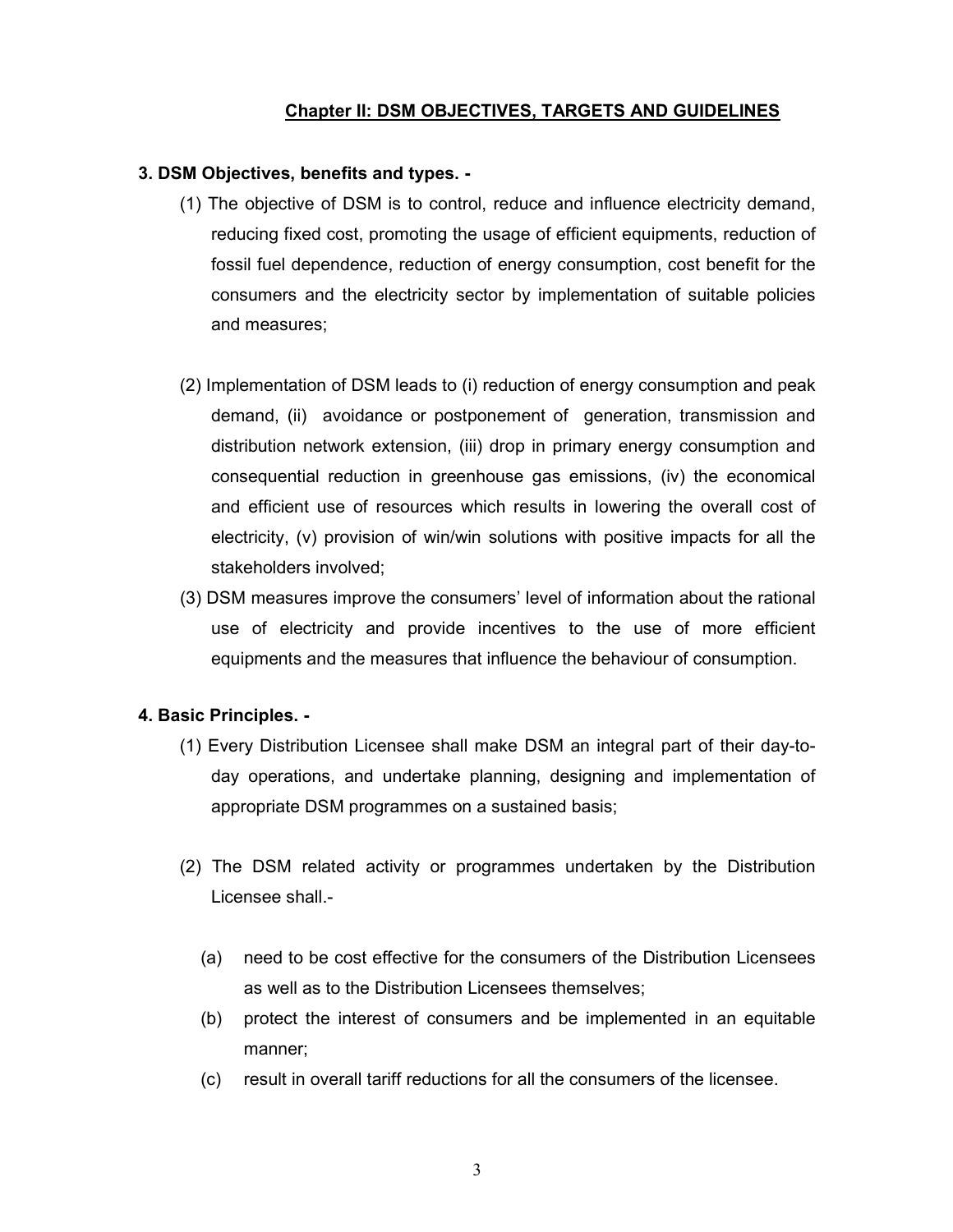- (3) Distribution Licensee shall be guided by these regulations.
	- (a) while planning and submitting long-term power procurement plan to the Commission as part of their application seeking determination of tariff;
	- (b) while submitting to the Commission the measures proposed to be implemented by them as regards to load management, energy conservation and energy efficiency;
	- (c) while submitting to the Commission the impact on energy and demand, together with the cost benefit analysis.
- (4) While carrying out cost-effectiveness, Distribution Licensee shall be guided by the Commission's guidelines issued in this regard.

# 5. Assessment of technical potential for DSM. -

- (1) The first assessment of technical potential for DSM shall be carried out by the Distribution Licensee within six months of the coming into force of these Regulations;
- (2) Subject to the provisions contained in sub regulation(1), the Distribution Licensee shall carry out assessment of potential for DSM one year before the start of every MYT Control Period or financial year.
- (3) Distribution Licensee shall follow the methodology developed by Bureau and the Commission while assessing of technical potential for DSM.

# 6. DSM Targets. -

- (1) The Commission shall establish DSM targets for Distribution Licensee;
- (2) While setting DSM target for the Distribution Licensee, the Commission shall give due consideration to factors which includes consumer mix, load profile and similar factors associated with DSM;
- (3) DSM targets may include the following:-
	- (a) Percentage of reductions in load growth;
	- (b) Savings in kW and kWh;
	- (c) Savings as a percentage of total resources to meet load;
- (4) While establishing the targets, the Commission shall consider the technical potential in the State as assessed by the Distribution Licensee and technoeconomic viability of the DSM projects.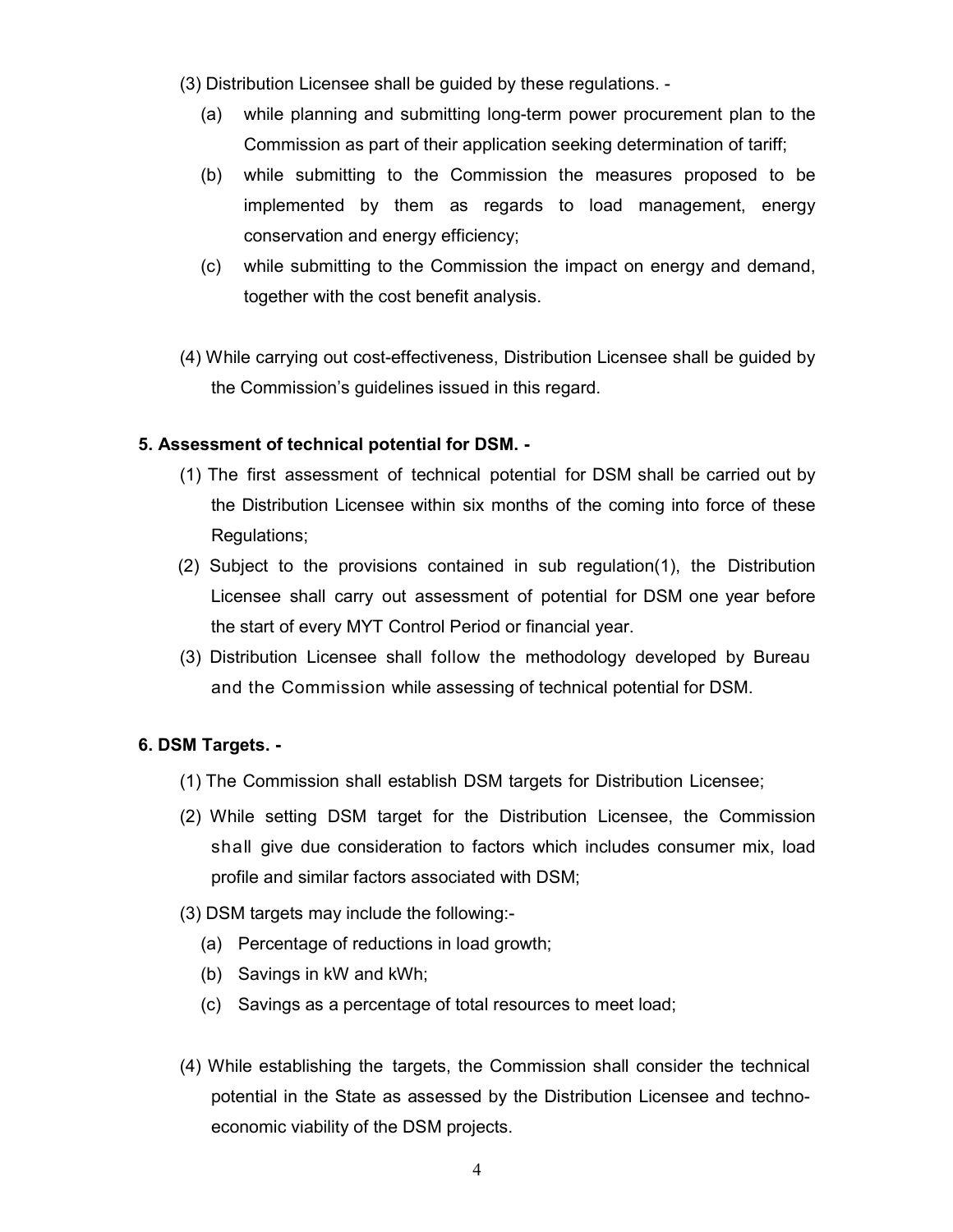# 7. Guidelines on DSM process. –

- (1) General guidelines issued by the Bureau and the Commission shall provide for the following activities,namely:-
	- (a) Load and market research;
	- (b) Implementation of DSM programmes;
	- (c) Cost Effectiveness Assessment of DSM programmes;
	- (d) Monitoring and Reporting of DSM Plans and programmes;
	- (e) Eligibility criteria for DSM programmes;
	- (f) Methodology for setting DSM targets and funding levels;
	- (g) Database development framework;
- (2) Issuance of such guidelines shall not be a pre-requisite for preparation and submission of the first DSM plan by the Distribution Licensee

### Chapter III: DSM CELL

#### 8. Constitution of DSM Cell, its roles and responsibilities. -

- (1) The Distribution Licensee shall constitute DSM Cell at corporate level headed by an officer not below the rank of Superintending Engineer within one month of coming into force of these regulations and a sub cell at each region level headed by an officer not below the rank of Executive Engineer shall be formed to implement the DSM programmes within six months from the date of coming into force of these regulations.
- (2) The DSM cell and sub cells constituted in this regard especially shall look after the DSM activities and shall be given optimum workforce to carry out all the DSM related jobs;
- (3) The DSM cell and sub cells shall offer consultation either free or at nominal charge to the individual consumers to carry out DSM related activities in their homes/industries/establishments, etc.;
- (4) The DSM Cell and sub cells so constituted shall be provided with necessary authority and resources so as to execute the functions assigned to it under these Regulations;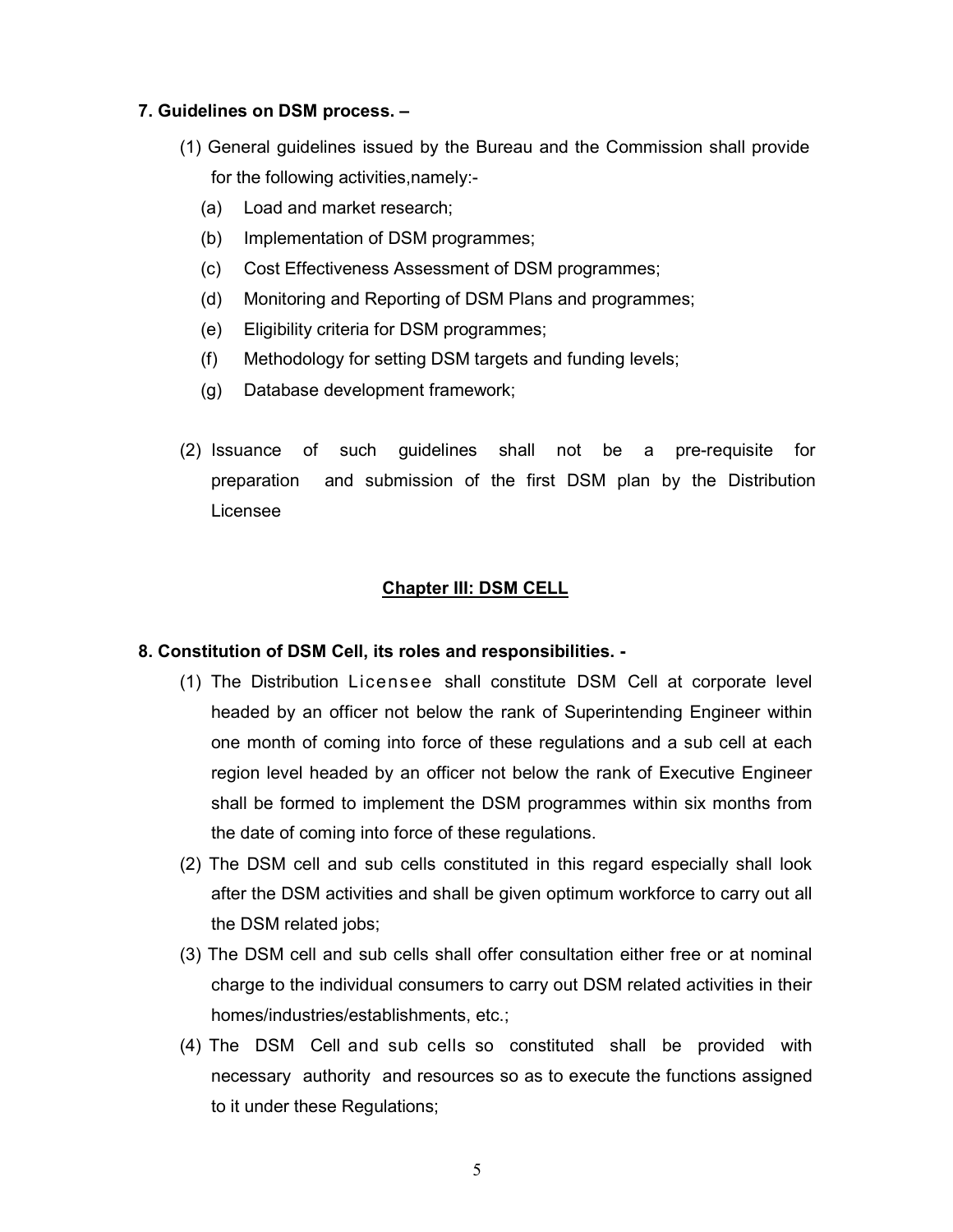- (5) The DSM Cell shall be responsible for:-
	- (a) Load research and development of baseline data;
	- (b) Formulation of DSM Plan;
	- (c) Design and development of DSM projects including cost benefit analysis, plans for implementation, monitoring & reporting and for measurement an d verification;
	- (d) Seeking necessary approvals to DSM Plan and individual programmes;
	- (e) Implementation of DSM programmes; and
	- (f) Any other additional function that may be assigned by the Commission from time to time.

# Chapter IV: DSM CONSULTATION COMMITTEE

# 9. Constitution of DSM Consultation Committee (DSM-CC) and its functions. –

- (1) There shall be constituted a DSM-CC by the Commission which shall be the nodal agency to assist the Licensee and the Commission to drive the DSM programme under the DSM Regulations. The DSM-CC shall comprise of.-
	- (a) Secretary of the Commission to act as the Convener;
	- (b) Director/Engineering to act as Secretary of DSM-CC;
	- (c) One representative from the Distribution Licensee who is not below the rank of Chief Engineer;
	- (d) One representative from State Transmission Utility who is not below the rank of Chief Engineer;
	- (e) Chief Electrical Inspector to the Government (State designated agency for energy audit and efficiency);
	- (f) General Manager / Tamil Nadu Energy Development Agency;
	- (g) Maximum five numbers representatives from educational and research institutions; industry, agriculture & general public who have special knowledge or experience of power sector to be nominated by the Commission;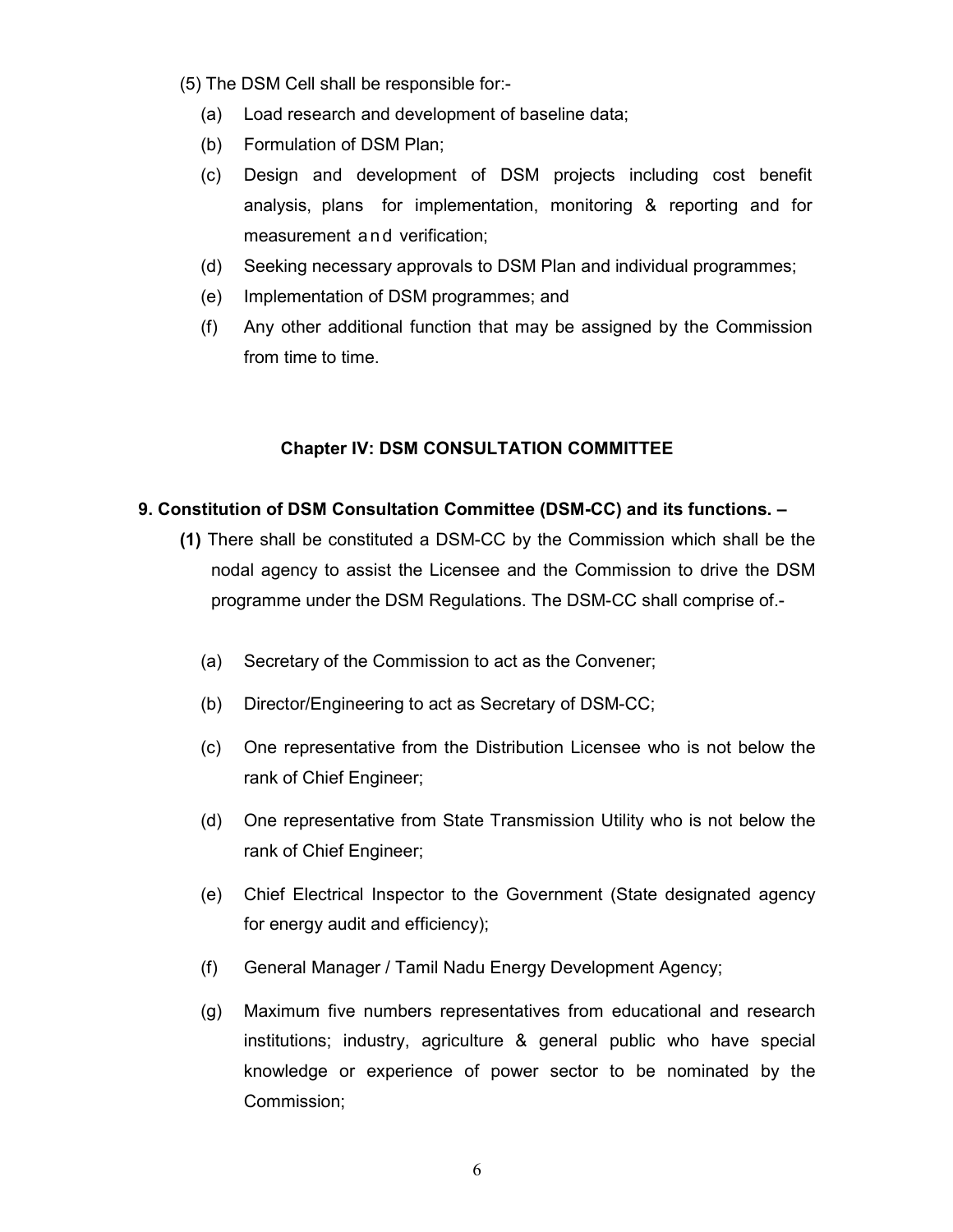- (2) The functions of the DSM –Consultation Committee shall be.-
	- (a) to advise the licensee on conducting continuous consumer surveys and Load Research to seek information on end-use technologies, usage patterns, willingness to pay, sensitivity studies, market research etc. to assess DSM potential;
	- (b) to approve awareness activities/campaigns/exhibitions, consumer interaction sessions developed by the licensee and to supervise the same;
	- (c) to promote cross-learning among the stakeholders to design appropriate DSM programmes and plans;
	- (d) to advise innovative Tariff offerings to promote DSM;
	- (e) to review DSM programme and DSM Plans submitted by the licensee and to advise the Commission in assessment and approval;
	- (f) to evaluate the terms set by the financiers/ bankers for funding DSM Plan;
	- (g) to provide support to the Commission for instituting DSM Plan/Programme monitoring, review, evaluation, measurement and verification (EM&V) as and when required;
	- (h) to study the impacts of already implemented DSM programmes;
	- (i) to apprise the Commission about all DSM related activities on quarterly basis.

#### Chapter V: DEMAND SIDE MANAGEMENT PROCESS

#### 10. Load and market research and development of baseline data. -

- (1) Distribution Licensee shall undertake load research to identify the target consumer segment/s and end uses for DSM programmes to build the necessary database;
- (2) Distribution Licensee shall undertake market research to estimate market potential for specific energy efficiency technologies and applications, establish key performance indicators, and determine existing baseline market conditions;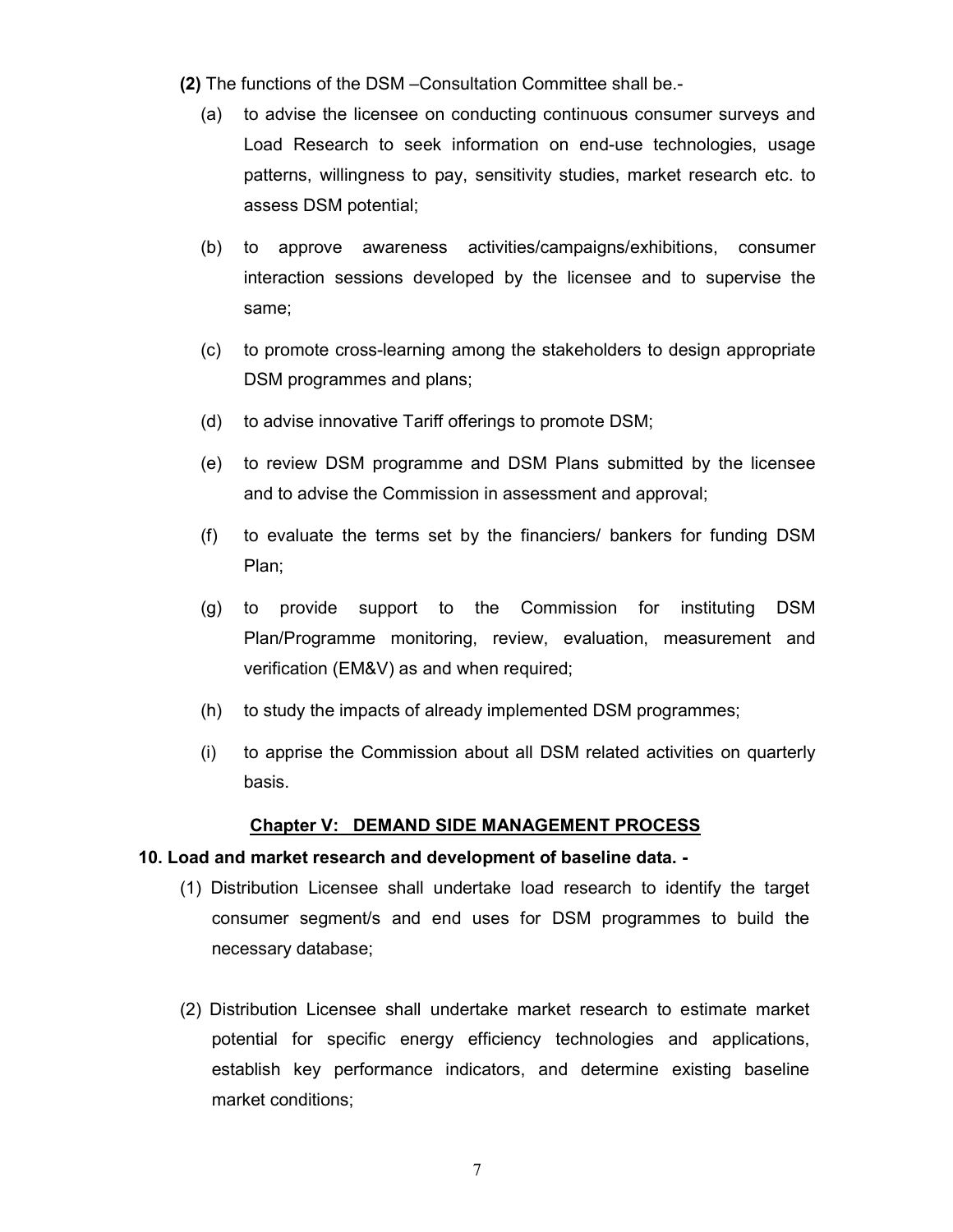- (3) On the basis of the results of load and market research, the Distribution Licensee shall develop baseline data for its area of supply;
- (4) Distribution Licensee m a y design, develop and implement the initial few DSM programmes on the basis of available data and studies completed by BEE till the complete baseline data is available for its area of supply and establishment of base line data shall not be a pre-requisite for design of such initial DSM programmes by the Distribution Licensee.

# 11. Formulation of DSM Plan. -

- (1) Distribution Licensee shall formulate and submit to the Commission a perspective DSM Plan covering the control period for approval, within one year of coming into force of these regulations. The Plan shall include.-
	- (a) an overall goal for DSM Plan;
	- (b) description of DSM programmes to form a part of DSM Plan;
	- (c) implementation process and schedule of each programme in the plan as a whole;
	- (d) plan for Monitoring and Reporting;
	- (e) indicative cost effectiveness assessment of programmes
- (2) The first DSM Plan shall be in force for a period till the end of ongoing MYT Control Period and subsequent DSM Plans shall be in force as provided in regulation 12.
- (3) The Distribution Licensee shall include all relevant DSM programmes (including multi-state programmes) developed by Bureau in its perspective plan as and when such programmes are announced by Bureau.
- (4) The Distribution Licensee shall submit on rolling basis, an annual plan, not inconsistent with the perspective plan, for upcoming year, along with the Annual Performance Review.
- (5) Selection and prioritisation of various DSM programmes in the DSM Plan shall be guided by the following factors:
	- (a) Cost effectiveness;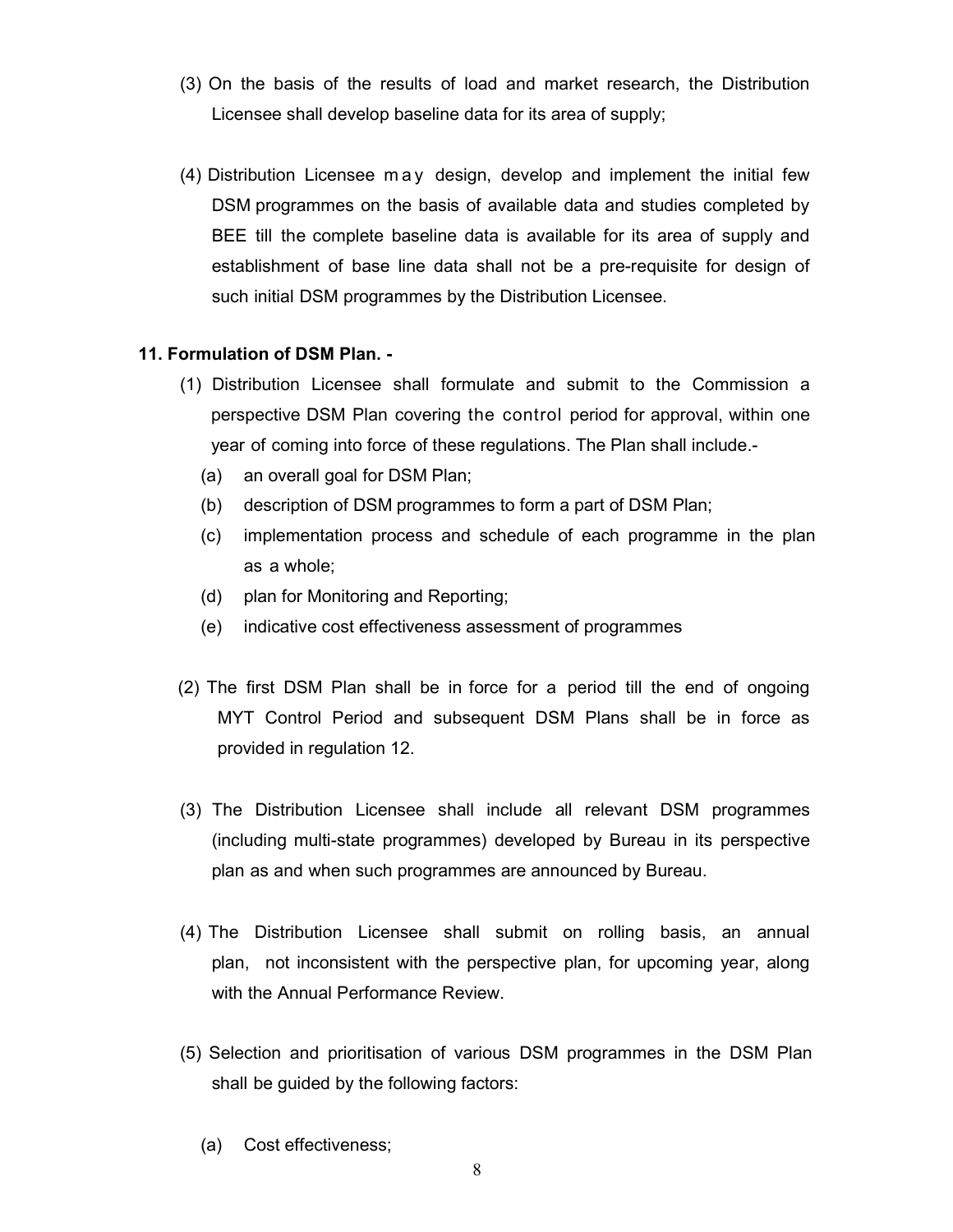- (b) DSM Objectives identified in Regulation 3;
- (c) Whether the proposed programmes supplement National level efforts adopted by the Bureau; and
- (d) Programmes with high visibility and therefore potential for creation of awareness within consumers

# 12. Commission's review and approval of DSM plan. -

- (1) Distribution Licensee shall submit the DSM Plan to the Commission for approval at least six months before the start date of the next MYT period. The term of the plan shall coincide with the corresponding MYT term. The DSM plan submitted by the Distribution Licensee shall be in both hard and soft copies;
- (2) The Commission may adopt procedures as specified in the Conduct of Business Regulations for according approval to the DSM Plan and a miscellaneous petition shall be filed in line with Fees & Fines Regulations and Conduct of Business Regulations, 2004;

# 13. Preparation of DSM Programme Document. -

- (1) After approval of the DSM plan, the Distribution Licensee shall prepare, for all DSM programmes included in the approved DSM plan, "DSM Programme Document" (PD);
- (2) The PD will guide implementation, monitoring, review etc. of all the approved individual DSM programmes contained in the plan. Each PD shall include the following:
	- (a) Description of the programme;
	- (b) Objectives and rationale for the programme;
	- (c) Consumer segments and estimated level of participation;
	- (d) Estimate of baseline;
	- (e) Assessment of programme in line with Cost Effectiveness;
	- (f) Mechanism for recovery of cost and performance incentives;
	- (g) Marketing, delivery strategy and Implementation schedule;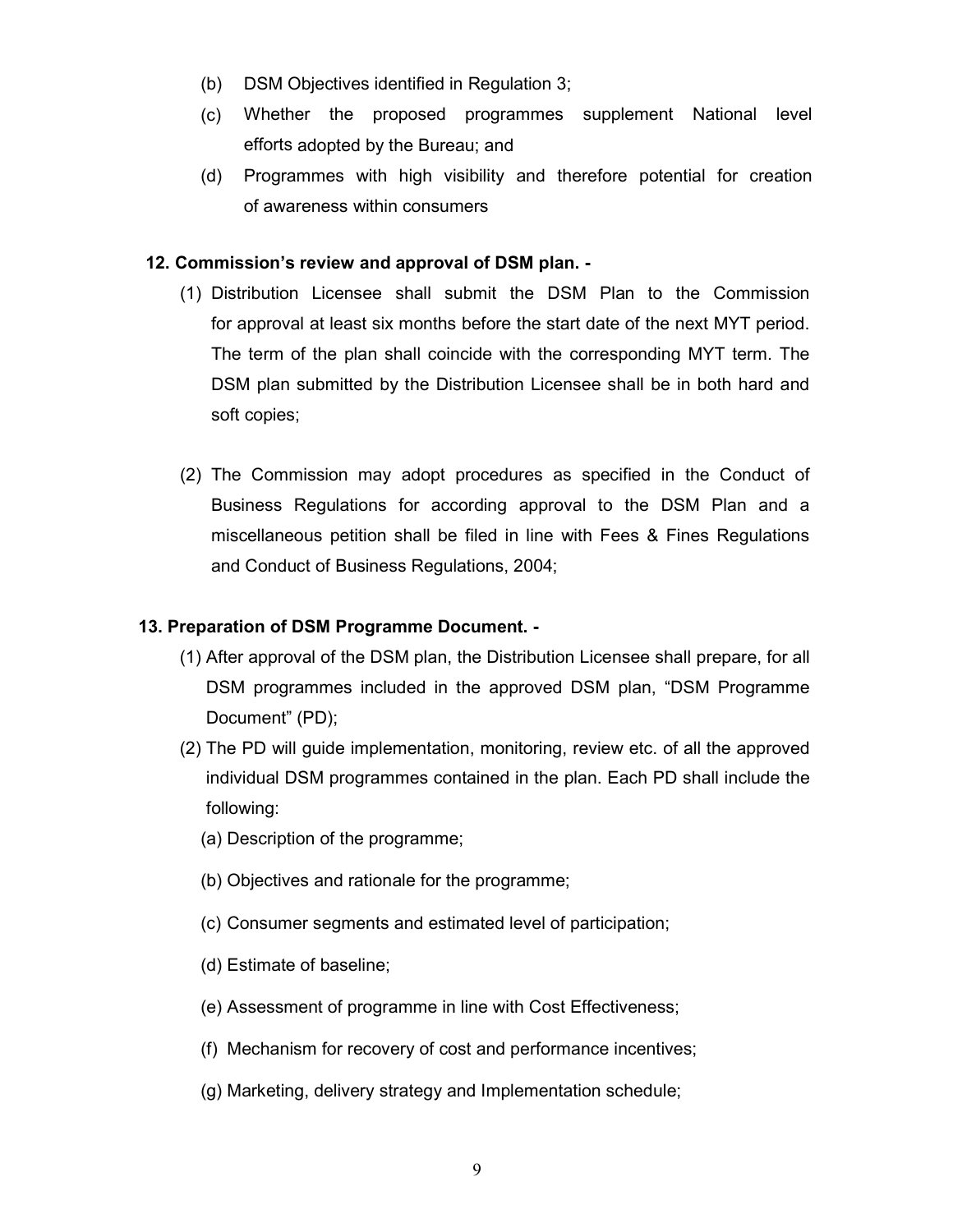- (h) Implementation mechanism e.g. Energy Service Companies, DSM bidding, DSM resource acquisition, etc;
- (i) Monitoring and evaluation plan; and
- (j) Plan for Training/Seminars/Workshops to increase consumer awareness.

#### 14. Approval of DSM Programme Document. -

- (1) Prior to implementing any DSM Programme, the Distribution Licensee shall obtain approval of the Commission;
- (2) The Commission shall approve a Programme Document (PD) if it is in line with the Objectives set out in regulation 3 of the Regulations. The Commission may direct modifications to proposed or on-going programmes to ensure consistency with the DSM Objectives. However, the Commission shall allow Distribution Licensee adequate time to notify consumers of program modification.
- (3) DSM-CC shall scrutinise the DSM programmes submitted by the Distribution Licensee. The Committee shall hold meetings, record all its observations in regard to the programmes, shortcomings, if any, shall be got removed. Thereafter, the Committee shall evaluate each programme and if satisfied, the Secretary shall put up the programmes to the Commission with comments. The Commission may get clarifications, if any, from the DSM-CC or the Distribution Licensee shall accord approval to the programmes after prudence check. The Commission may also refer the DSM programmes submitted by the Distribution Licensee to the State Advisory Committee before according approval;
- (4) The Commission may encourage the DSM measures related to implementation of building Code, use of energy efficient or star rated appliances including agricultural pump sets;

#### 15. Implementation of DSM programmes

- (1) Distribution Licensee shall undertake implementation of DSM programmes in line with the guidelines issued by the Commission from time to time;
- (2) The implementation of the programme shall be undertaken in the manner approved by the Commission;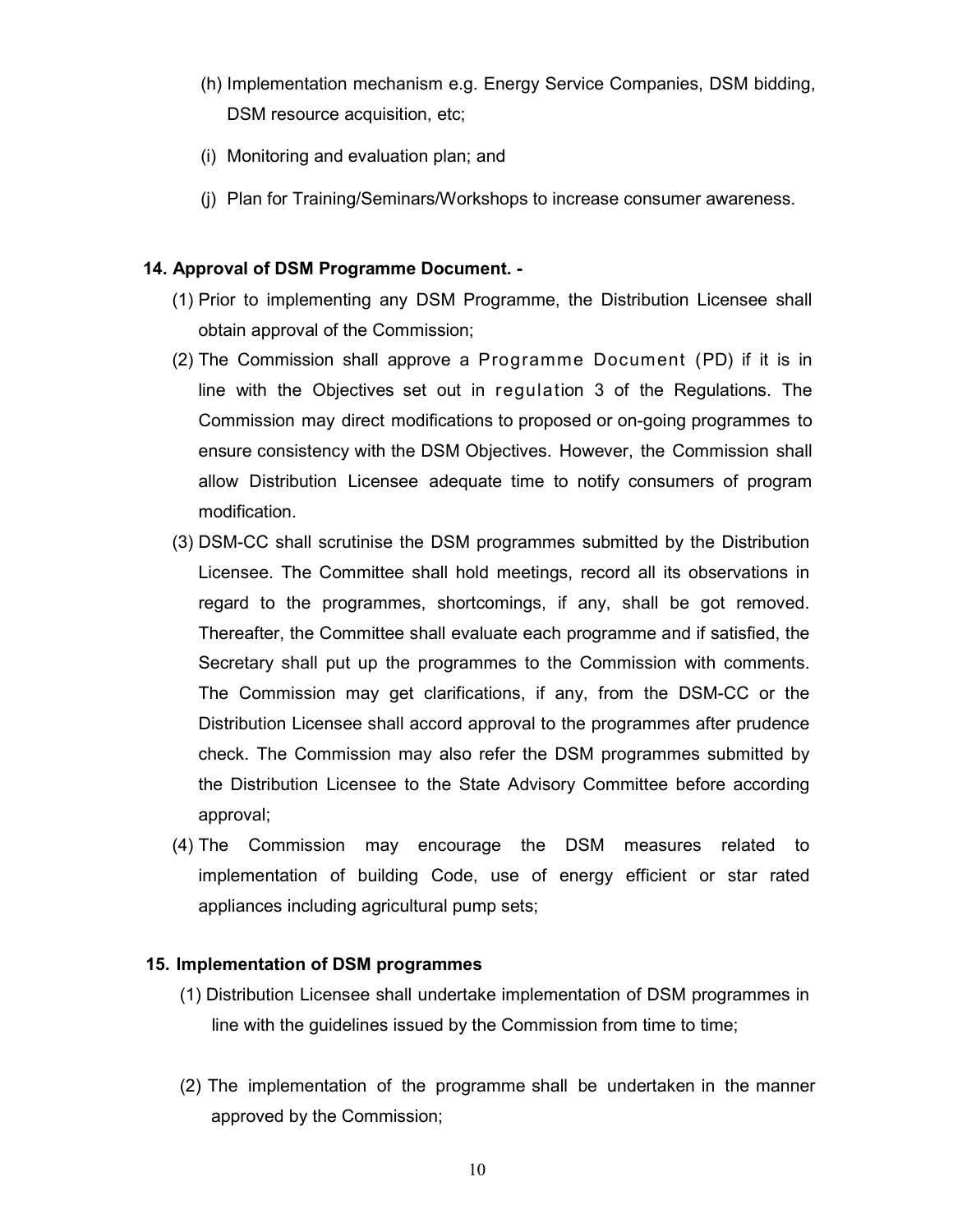- (3) Distribution Licensee shall undertake implementation of quick gain DSM Programmes;
- (4) Distribution Licensee shall carry out implementation of activities assigned to it either by itself or through engagement of appropriate independent entity. While doing so, the Distribution Licensee shall ensure that continuity and consistency is maintained and interest of the consumers is not compromised

### 16. Mechanism for Cost Recovery. -

- (1) Distribution Licensee shall identify the net incremental costs, if any, associated with planning, design and implementation of programmes;
- (2) Distribution Licensee may propose methodology for recovery of net incremental costs through tariff or any other mechanism. The amounts so earmarked may be kept separately as DSM fund and shall be exclusively used for DSM objectives;
- (3) In order to qualify for cost recovery, each program shall be.-
	- (a) approved by the Commission prior to implementation;
	- (b) implemented in accordance with the approved program plan; and
	- (c) implemented cost effectively.
- (4) The Commission may direct the Distribution Licensee to undertake DSM programmes that may not be cost effective but is highly beneficial to the society;
- (5) Distribution Licensee shall be allowed to recover all costs incurred by them in any DSM related activity, including planning, conducting load research, designing, implementing, monitoring and evaluating DSM programmes, by adding these costs to their ARR to enable their funding through tariff structure;
- (6) The Commission may direct the Distribution Licensee to adopt other complementing DSM funding approaches such as creating a pool of funds through collection of public benefits charge at a later date, if such an approach is found beneficial;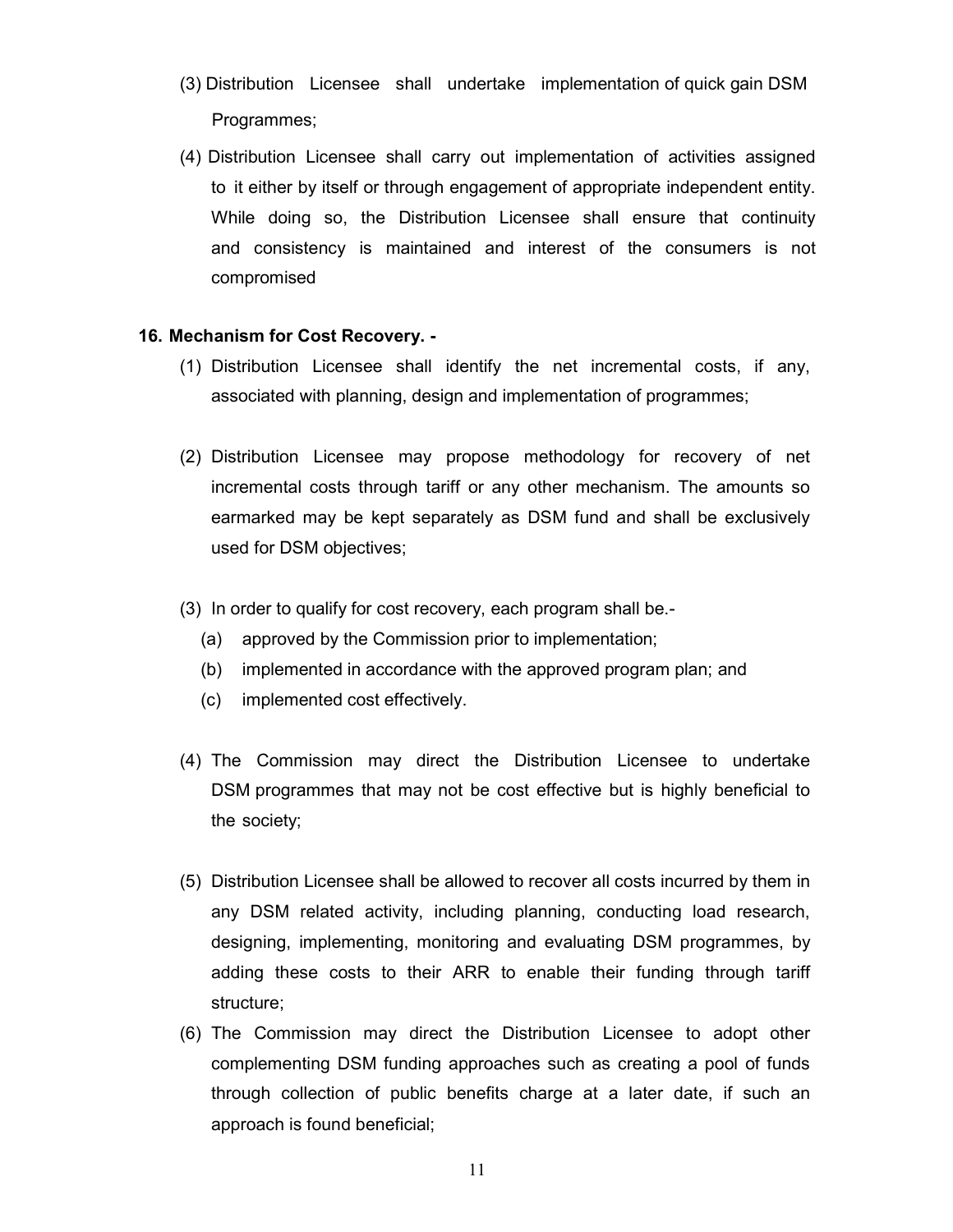(7) Distribution Licensee shall obtain the prior approval of the Commission for implementing DSM Programmes at the consumer premises through equity placements, provided that such programmes shall be eligible for Return on Investment and would be evaluated during the ARR approval process.

### 17. DSM Budget. -

- (1) Without prejudice to the generality of these Regulations, the following provisions shall apply:-
	- (a) Distribution Licensee shall set up a Multi-year DSM plan and DSM programme budgets and submit the same during the MYT approval and Annual Revenue Requirements (ARR) approval process;
	- (b) The budget shall be spent only after approval of aggregated DSM Plans/ Programmes and/or individual DSM Plans/Programmes by the Commission;
	- (c) DSM implementation plan and associated budgets shall be substantiated with the prioritization of the possible programmes within the license area;
	- (d) The DSM budget to be spent every year shall be substantiated with the kW and kWh savings targets where such targets shall be developed by carrying out detailed load research activity and implementing DSM programmes that may be directed by the DSM Consultation Committee proactively for the benefit of consumers in the State.
- (2) Distribution Licensee shall submit year-wise schedule of DSM plan implementation and corresponding budget allocations relevant to the savings or shifting/reduction of peak load;
- (3) The aggregated year wise funds requirement and achievements shall be the annual DSM budgets and annual DSM targets, respectively;
- (4) These annual DSM budgets and targets, determined and approved at the beginning of the planning cycle shall be revisited during the Annual Performance Review;
- (5) The DSM-CC may take special account of measures taken by Distribution Licensee to develop carbon finance programmes using the Clean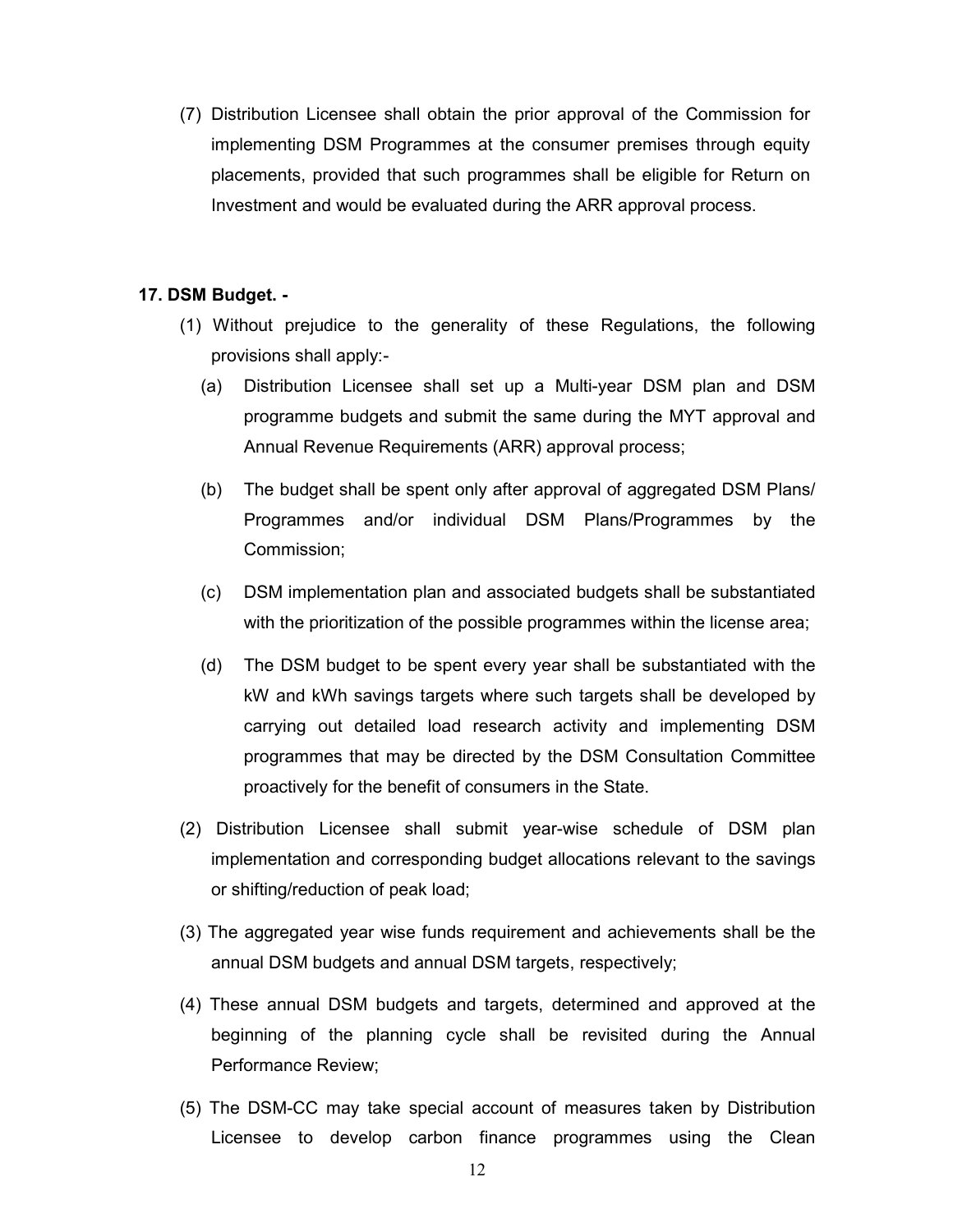Development Mechanism of the United Nations Framework Convention on Climate Change (UNFCCC) or any other voluntary carbon financing protocol;

- (6) Funding for DSM activities other than DSM plan implementation. Distribution licensee shall seek separate budget approval from Commission for additional expenses (beyond the DSM programme and DSM plan implementation) to be incurred for activities such as carrying out load research, consumer surveys, DSM plan and programme development activities, research and analysis, funding of any activities proposed by the DSM-CC, conduct of potential studies, training & development, etc.;
- (7) Allocation of funds for consumer awareness, audits and equity considerations. - Distribution Licensee shall be allowed to spend a reasonable amount, pre-approved by the Commission on recommendations by the DSM-CC to promote programmes of the nature described below:
	- (a) DSM Programmes that promote consumer awareness and education about why, how, when and where of load management/energy efficiency and include activities such as.-
		- (i) Energy audits,
		- (ii) Awareness campaigns,
		- (iii) Energy Efficiency and Load Management demonstration projects,
		- (iv) Training programmes, seminars, workshops, round table conferences, business exchange meets (buyer-seller meets)
		- (v) Establishment of permanent display/demonstration centres cum model "green"/ ultra energy efficient buildings (buildings that go beyond ECBC – Energy conservation Building Codes)
	- (b) DSM Programmes for consumers below poverty line/consumers consuming less than 100 units per month (generally considered as low income consumers)

#### 18. Monitoring and reporting of DSM Programmes. -

(1) Distribution Licensee shall prepare a plan and undertake monitoring and reporting of DSM programmes from time to time;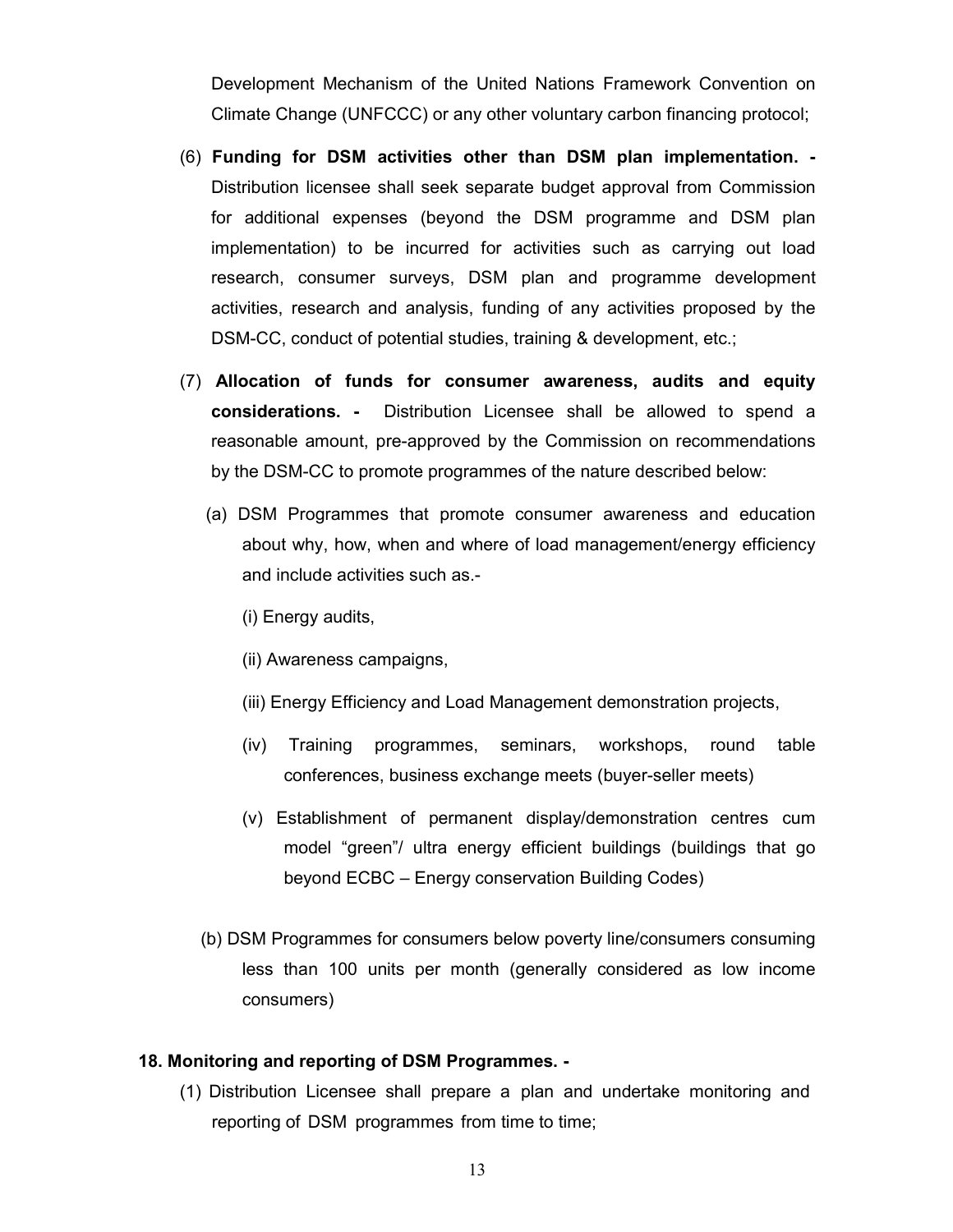(2) Reports on progress of DSM plan and expenses incurred on implementation of DSM plan shall be submitted by the Distribution Licensee every three months to the Commission.

### 19. Evaluation Measurement and Verification of DSM Programme. -

- (1) Distribution Licensee shall prepare a plan for evaluation, measurement and verification of savings from DSM programmes;
- (2) Third party Evaluation Measurement and Verification of DSM programmes may be undertaken by the Commission or a third party. Such third party shall be either appointed by the Commission directly or by the Distribution Licensee after approval from the Commission. While engaging the agency, the Commission shall ensure that the Agency is not undertaking any other engagement which could conflict with the interests of the consumers in the State;
- (3) Distribution Licensee shall make available necessary information/data to the Commission or third party assigned by the Commission to measure and verify the savings from DSM programmes.

# Chapter VI: DSM PLAN AND PROGRAMME COMPLETION REPORT

20. The Distribution Licensee shall prepare a detailed Programme Completion Report and submit the same to the Commission within three months of completion of such programme;

21. The Report shall cover the programme expenses, achievements, outcomes and outputs, constraints and difficulties faced, conclusions, recommendations, lessons learned and way forward.

# Chapter VII: INCENTIVES

22. The Commission shall consider to provide appropriate tariff interventions to support DSM, viz. extending Time of day metering up to LT services, load management, rebate for energy efficient buildings / appliances etc.;

14